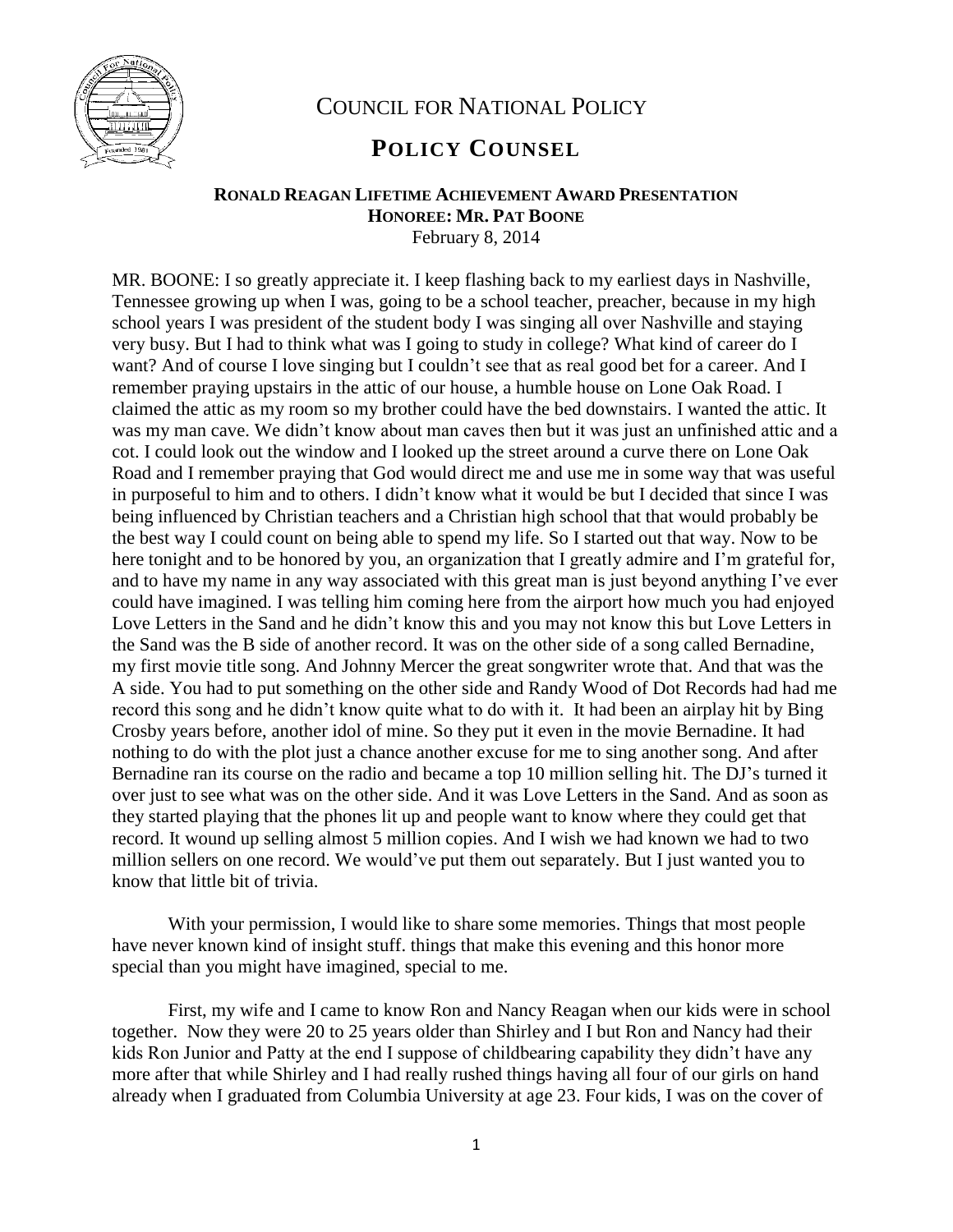TV Guide with my cap and gown because of the Pat Boone Chevy show on ABC and inside that issue were pictures of Shirley and our four little girls. I should've been jailed or neutered I think. Because poor Shirley we had four kids in 3 ½ years and so we got out of town after I graduated. Moved to California bought a fine house where we still live 53 years later and rode our little girls to the John Thomas Dye School when they got old enough. And that is where and when we met the Reagans with young Ron and Patti who were in classes with several of my daughters. and there were numerous times when after a lovely and lively function involving our kids I would stand with Ron Reagan in front of this roaring fire in the administration building of the very nice little country school and I would hear about his traveling the country delivering what came to be called "the speech" underwritten by GE and electrifying audiences with his deep and passionate understanding of what was wrong with our government and what needed to be done to set it right. And I know his famous statement, "government is not the solution to our problems, government is the problem." And boy is that true. After many chats at school I would, driving home with the girls, say to Shirley, "You know that Ronald Reagan, he ought to run for office. He would make a great congressman, really." His TV show had ended on Death Valley Days sponsored by twenty mule team Borax. And he was not making movies anymore but when he announced that he was running for governor of California, I was immediately on board. But I was almost the only one of his entertainment friends who was. There was no John Wayne there was no Roy Rogers, none of the guys, none of his friends in the rat pack because no one really thought an actor could become governor of California. Eventually during the campaign I was joined in his support by Piper Lauri, Wendell Corey and then old Victor Jory. It was Lauri, Corey, Jory and Boone. It sounded like a bad law firm. And towards the end, Roy Rogers and Wayne did come aboard at the last, of course, he was not only elected but in a big way and he put Pat Brown out of office. And he set about putting his beautifully articulated theories into practice. He turned California around. He defied those rebellious student uprisings on college campuses and generally let folks know there was a professional in charge. And with the help of his kitchen cabinet, a member of that cabinet is here, trained business people and administrators, he demonstrated to the citizens what responsible practical governments could be like. About three years into that first term we shared a deus at a political evening in Palm Springs. And I asked him if governing was what he expected it to be. He said it was a tough job but he mostly enjoyed it and at the hardest part was holding onto his moral guidelines and convictions because so many people in groups that helped elect him and that some naturally expected him to give them things they wanted in return and some of those things were things that Reagan himself couldn't conscientiously grant. So he had those dilemmas. And he gave me an example that I will never forget. He struggled with the issue of abortion. And he knew that in California the liberal bent favored a very liberal permissive stance. He said that he prayed fervently about it asking God for guidance and he finally decided that he opposed abortion except in cases of rape and incest, even when an expected child might be deformed in some way. He came into his office in the morning just before he was to meet the press and state his position. His legal aid, Herb Ellingwood said, "Chief, I want to show you something before you go in there," and he showed Reagan a painting that had come to the office the day before. Reagan told me it wasn't a distinguished or an unusual painting. He didn't consider himself an expert anyway and he asked Herb why he wanted him to see this painting. Herb said, "just thought you'd like to know in light of your decision that this was painted by a man born with no arms." And quietly the governor told me he felt as if God had placed his hand on his shoulder as if to assure him he had made the right call. That was the Ronald Reagan that I knew.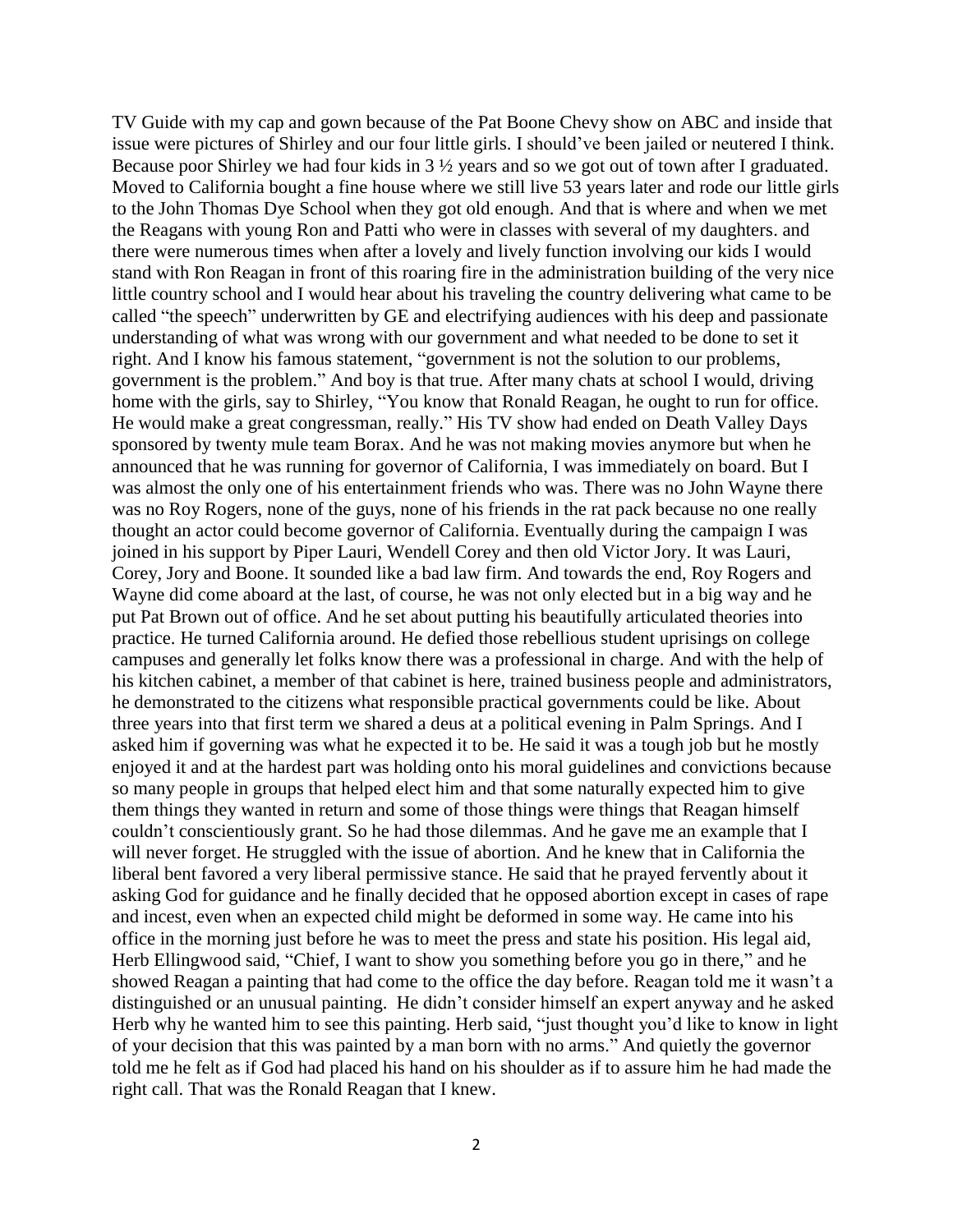Then came a very dramatic moment during his second term, Shirley and I and several Christian ministers had come to Sacramento to attend a religious rally on a Sunday afternoon and we were invited to the governor's mansion for a visit before we flew back to Los Angeles. Nancy of course the gracious hostess, we had some refreshments, a fun chat with the governor and then just before we left to catch our planes a minister asked if we might have a moment of prayer. Well, sure, Reagan said, and we joined hands in a little circle. And in the midst of that prayer there was a sudden silence, almost awkward. And one of the ministers spoke in a voice we recognized as a prophetic utterance. "My son I am well pleased with you. If you continue to walk uprightly before me you will dwell at 1600 Pennsylvania Avenue." Another silence and the prayer concluded and we all of course looked immediately at Reagan. He seemed a little dazed. He said quietly, "Well, that was something." After that I was a Reagan delegate, enthusiastic delegate, from California at the Republican convention in Kansas City in 1976 and I knew he was going to be nominated but instead the convention nominated Gerald Ford. And the next time around Reagan would be 70 years old and it appeared that this prophecy we thought was wrong. After Ford's campaign, we elected a misguided peanut farmer from Georgia. But four years later 70-year-old Ronald Reagan was elected President of the United States. I was in Washington, D.C. election night as the results were coming in and I saw Dan Rather and Tom Brokaw reluctantly announcing that it looked like Reagan was winning. I called their home in Pacific Palisades. I had the number still and Ron answered. He told me that he and Nancy had just settled down to watch the returns and I asked if I could be the first to address him as Mr. President. He said, "Well, that may be premature Pat." And I assured him that I had just seen the news announced in D.C. and this is before he had actually heard it. So then I asked him, "Do you remember that afternoon in Sacramento and the word that came in the middle of that little prayer?" He said, "I've thought about that many times in the last two months. That was something."

One more instance, I saw Ronald Reagan do such a courageous thing towards the end of his first term. Still troubled about the whole issue of abortion he determined to make a final deeply thought-out position paper on the whole subject. He wrote a small book called Abortion and the Conscience of a Nation. He wrote it himself and had it ready for publication. And as Ed Meese may attest, Mike Deavers, and others pleaded chief, don't do this right now. This is not a wise move regarding the upcoming election. At least wait until after you're elected. Again Reagan said "well, can you guarantee that I will be elected? I think I need to use the bully pulpit while I have it." And that book was published and I have it. And again that was the Ronald Reagan that we know and love.

That book inspired me to mount a pro-life campaign of my own that continues to this day. I have written and recorded songs like Let Me Live, the anthem of the unborn child, which was inspired by something in that book. When he said, kind of rhetorically, it is a shame that the one whose life is most irrevocably affected on this matter can't be heard from. And that haunted me and I had what I call a waking vision. Hearing first one and then two and then many hundreds of thousands of children pleading for their own lives at various stages of their development and yet not one had been born yet. And I recorded that song with some children from our church being the voices of the children asking to be able to walk into the sunlight and feel her father's arms around them and feel their mothers love surround them. Be a part of God's creation. Let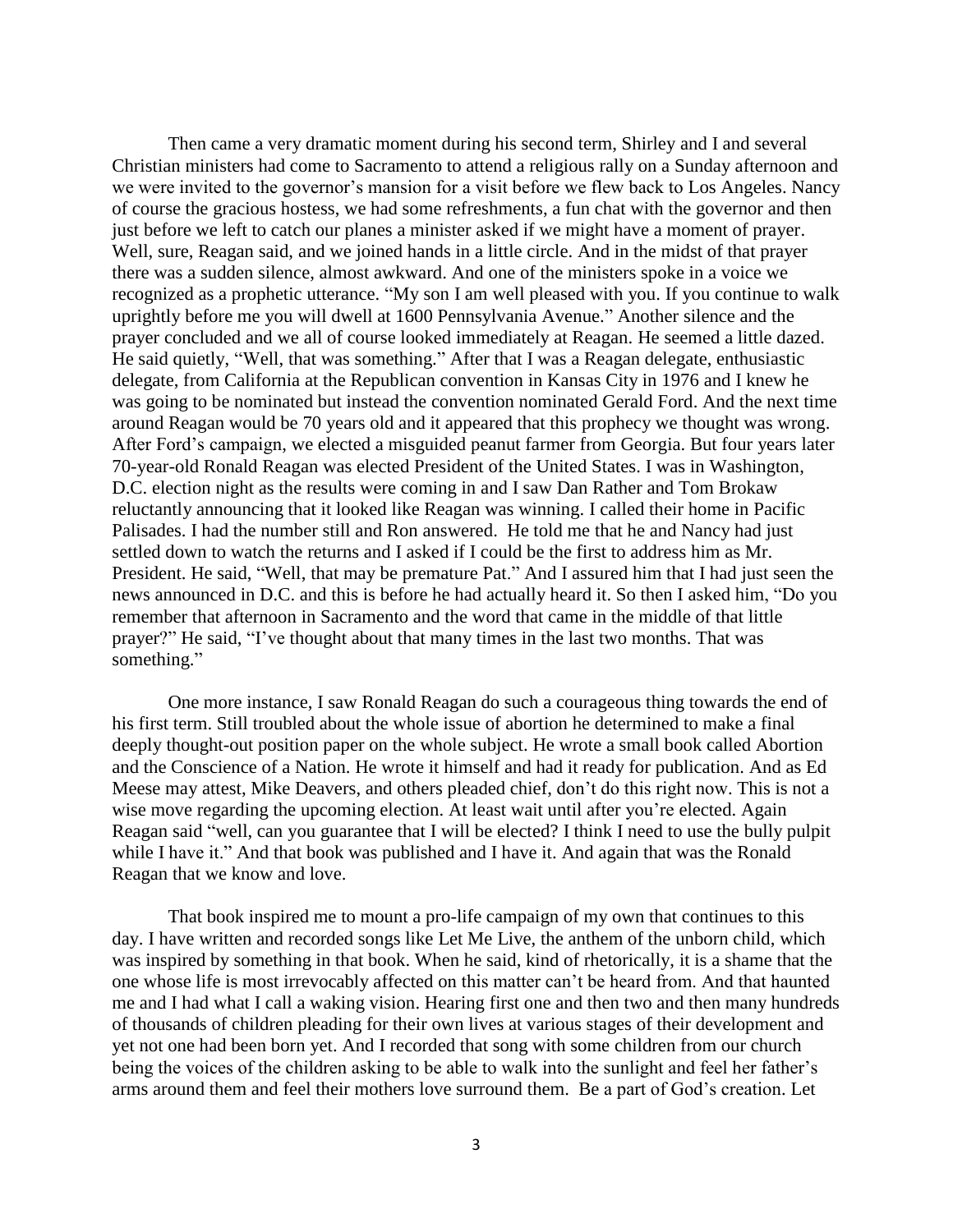them live. And I have held many babies in my arms since then whose young mothers have intended to have abortions and change their minds and hearts after hearing that song which he inspired.

Ron Reagan's life inspired my own forty years of conservative activism. Hundreds of columns for WorldNetDaily, like President Pinocchio, The President without a Country, dealing with the description of the country we don't recognize is no longer a Christian nation perhaps a Muslim nation and we haven't lived up to our morals and it occurred to me that may be like the hero in Edward Everett Hale great novel. He is talking about some other country, not the one that you and I know and love, and so Joe Farah has given me that platform and I have also written a lot of columns for Newsmax, so many appearances in speeches for conservative causes. I'm a member of FOA out there in California, Friends of Abe. And of course I had gotten used to being one of the very few conservatives in the entertainment business, in La La Land, as I like to call it. But now at our last FOA meeting there are almost 2000 members of the entertainment community. That led to another lifetime award from CPAC two years ago, very unusual for an entertainer and I know Ronald Reagan would have applauded. And he would have too when Dick Cheney presented me another lifetime award from Right to Life, they are pro-life champions.

He welcomed Shirley and me to the White House for eight years running with our Easter Seals poster child because I was telethon host for 18 years helping that wonderful organization raise over \$600 million for children with various disabilities, children and adults. And our president then always took pictures with the poster child who was usually on crutches or in a wheelchair and gave presidential jellybeans to him or her as well as a lot of love. Following his example, I have always looked for ways to utilize "celebrity" in campaigns for conservative candidates and causes. Jim Martin, of course, co-founder and one of my heroes, the heroic chairman of 60+ the conservative alternative to the AARP, has repeatedly raised huge funds to support candidates and their races and in the midterm elections of 2010 he enabled me to make seven million robo calls all over America and TV spots as well. We helped elect seventy new conservative congress people to hold the line for constitutional governments. We did that together. Last year we did several million more calls and even my suggestion which was a video email to seniors, largely Christian, imploring them to register and vote since research has shown that about half of those eligible do neither, especially frustrating since obviously that segment of the Republic could win every election if they would just do their constitutional and Christian duty to vote. And I intend to keep pressing this issue for as long as I live because it's more important now than ever.

I too have written and been me making a speech wherever I can. I call it losing liberty and I'm going to sing a song at the end of our program tonight that I had written an answer to the militants atheist Michael Newdow up in Sacramento who is trying to erase the two words "under God" from our pledge of allegiance. He didn't like the fact that his nine-year-old daughter was saying the pledge at school and saying under God being an atheist and he pressed this to the ninth circuit court, the most frequently overturned court in the nation because of their ridiculous decisions and very liberal decisions and so he was pressing that. I met him on Crossfire and we had a little debate, and I said to this guy, "What's your problem? Why do you not want 99% of Americans saying the Pledge of Allegiance as we have since 1954?" "It's unconstitutional." I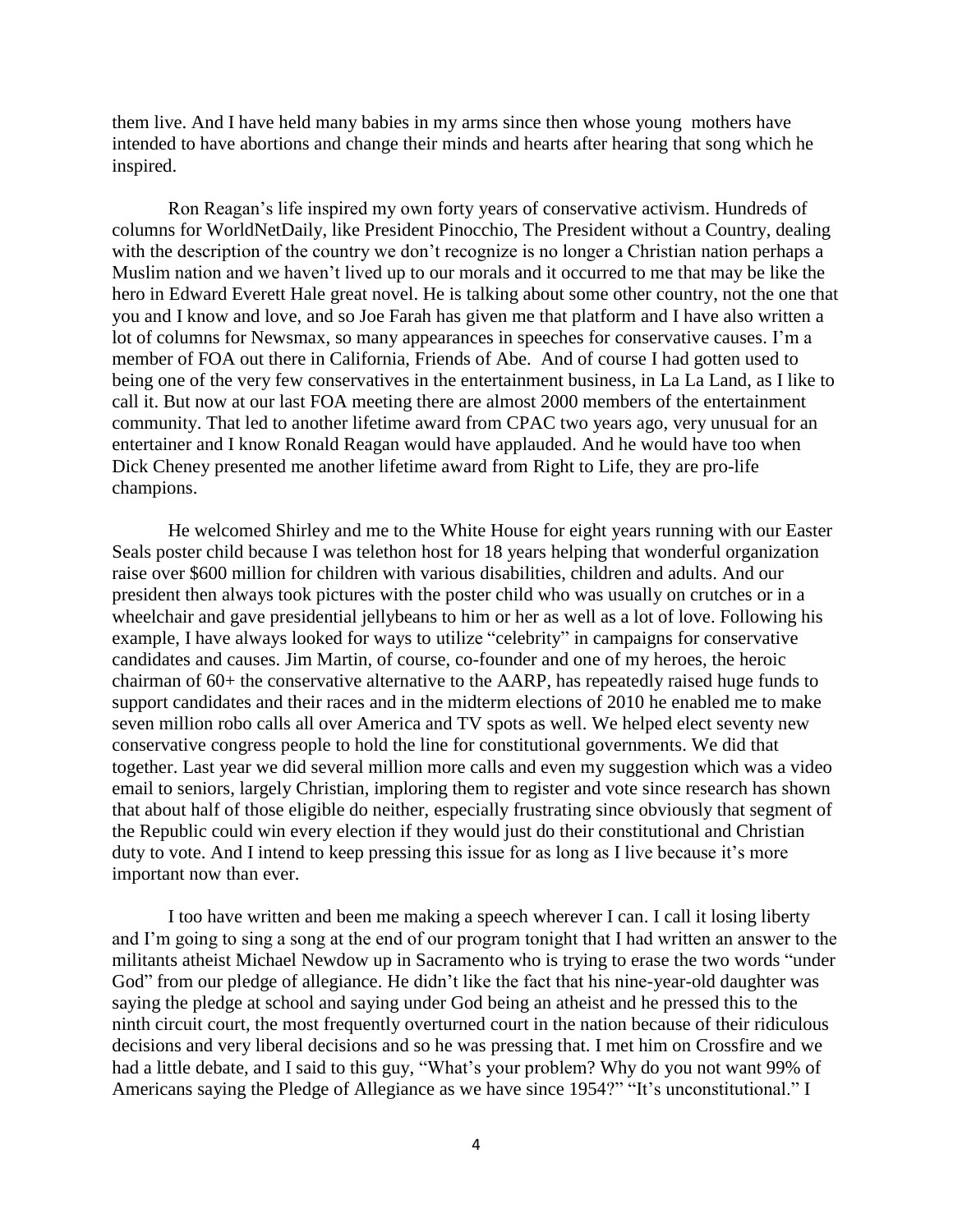said, "Based on what?" he said, "the First Amendment. Congress shall make no laws respecting an establishment of religion." I said, "Yeah, go on. What is the rest of that?" "You don't want to say it? I'll say it for you, 'nor restricting the free exercise thereof.' That is the rest of the first amendment." So I had written this song and I'm happy to tell you it went to 15 with a bullet on the Billboard hot 100 singles chart, ironically impeded only by Christmas music that year, and it's called under God and I'm going to sing them for you after a while.

I would like to read just a few words in conclusion from the speech that I've been making whenever I have the opportunity. It is obvious to everyone in this room that our liberties are being taken from us, piece by piece, bit by bit, liberty by liberty. Freedom of religion, speech and the press, we are being taxed into oblivion and this administration has become a de facto dictatorship determined to scrap the Constitution which Obama said in one little bit in his college school record that he has allowed to be seen and known by anybody that he said he felt the Constitution was a flawed document and then in his first campaign said we're going to fundamentally transform America and he set about to do it. He wants to meld us into a socialist one world government. That is the plan and I attribute this unthinkable tragedy and the momentum that it has gained in his administration to two or three things ignorance, flagrant abuse of our freedoms and apathy. And then of course in the speech I go through all three. But then I ask, what can we do? Can lost liberty be regained? And I say emphatically - yes it can. And I call upon every real American to these four things. First of all, care. Be informed, inform yourself about our origins and intentions of our forefathers and then rededicate yourself and your family to being Americans like Jefferson and Madison and Adams and openly exhort your neighbors to do the same. Then act, get involved in local school boards write your representatives and senators and even judges and mayors and governors frequently let them know what you think and that you are watching what they do. Perhaps you can do what my neighbor up the street and I did in 2010. We started the Beverly Hills Tea Party. We have had two big open-air meetings on Sunday afternoons right in front of the big Beverly Hills sign on Santa Monica Boulevard with 500 or more of our neighbors attending with the rabbis and ministers and blacks and whites and Hispanics, Cuban refugees, and even some elected representatives. And we are nonthreatening. The press didn't say anything negative about us and there were no negatives signs or protests. And we were protesting taxation without true representation just like the original Tea Party. And at the very least, for god's sake and Americas future, vote in every election, no matter how inconsequential you may think it is. Countless Americans died to preserve that privilege for us. Don't throw it away as if it had no value to you. And finally and most importantly, pray. Thundering down through the ages come the unrepelled words of the promise God gave to Solomon. If my people who are called by my name, and that is still millions of us in America, will humble themselves and pray and seek my face and turn from their wicked ways. I will hear from heaven. I will forgive their sins and I will heal their land, that is 2nd Chronicles 714.

I was privileged along with Vonette Bright, Shirley Dobson and a number of others including rabbis and various ministers to be a leader in the group that convinced Ronald Reagan to sign into law, and I didn't know Jim was going to show you a little clip from that day, in perpetuity the National Day of Prayer. That is the first Thursday of May every year. There is a President's prayer breakfast but that is different. But this is the National Day of Prayer, the first Thursday of May on our national calendar. But one day a year, of course, is not enough. You